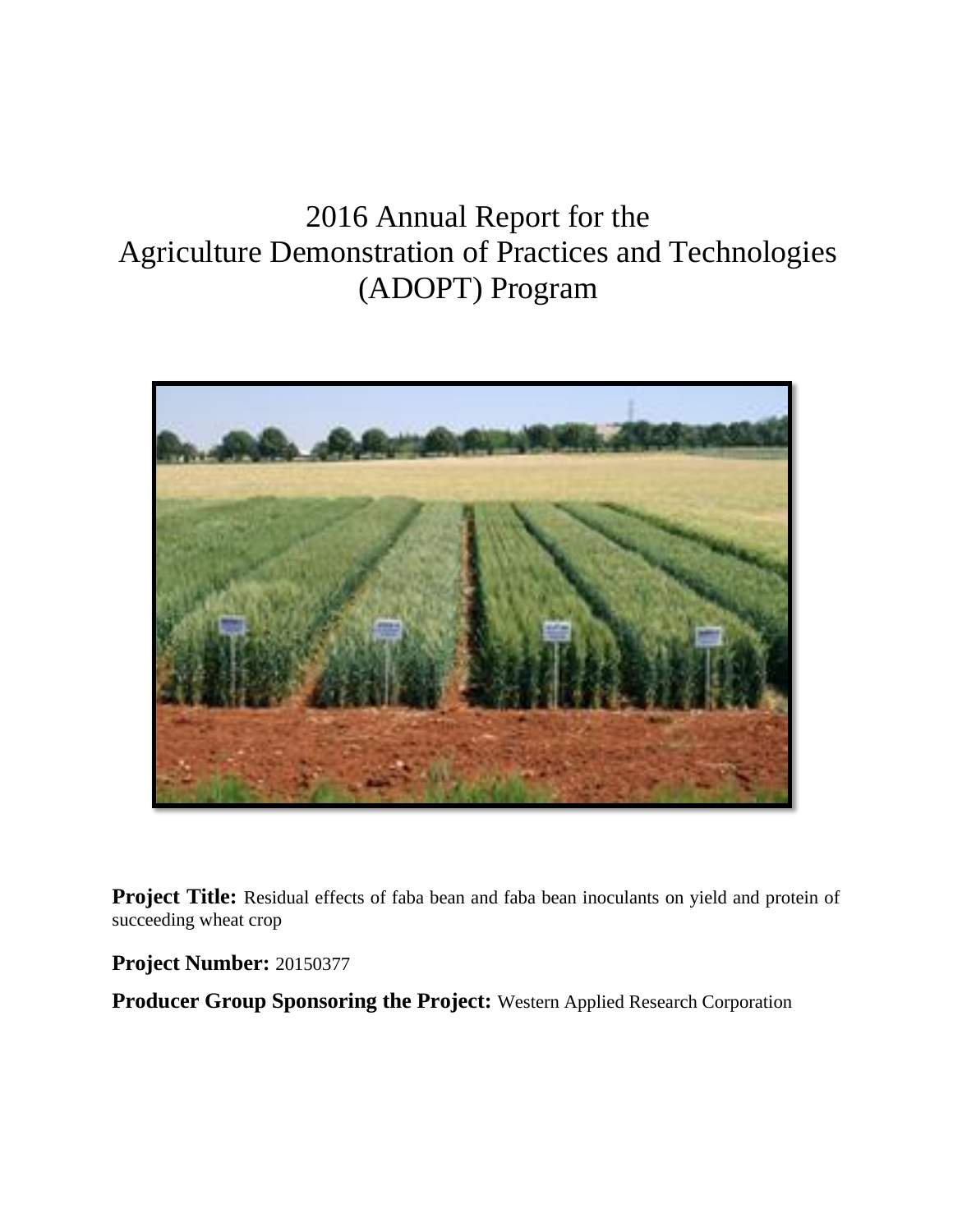**Project Location:** AAFC Scott Research Farm, R.M. #380, NE 17-39-21 W3

## **Project start and end dates:** May 2016 –January 2017

#### **Project contact person & contact details:**

Gazali Issah, Field Research Manager Western Applied Research Corporation P.O. Box 89, Scott, SK, S0K 4A0 Phone: 306-247-2001 Email: [gazali.issah@warc.ca](mailto:gazali.issah@warc.ca)

Terri Sittler, Administrative Assistant Western Applied Research Corporation P.O. Box 89, Scott, SK S0K 4A0 Phone: 306- 247-2001 Email: [terri.sittler@warc.ca](mailto:terri.sittler@warc.ca)

#### **Objectives and Rationale**

# **Project Objective**

The objective of this experiment was to determine the rotational impact of faba bean stubble, treated with different inoculant combinations, on succeeding wheat yield and protein and to provide the overall economic outcome from each system.

\_\_\_\_\_\_\_\_\_\_\_\_\_\_\_\_\_\_\_\_\_\_\_\_\_\_\_\_\_\_\_\_\_\_\_\_\_\_\_\_\_\_\_\_\_\_\_\_\_\_\_\_\_\_\_\_\_\_\_\_\_\_\_\_\_\_\_\_\_\_\_\_\_\_\_\_\_\_\_\_\_\_\_

#### **Project Rationale**

Nitrogen-fixing legume crops offer many rotational benefits in a cereal dominated crop rotation, and annual grain legumes have the potential to offer additional benefits related to their N-fixing capabilities. Thus, benefits of grain legumes in annual crop rotations include soil nitrogen (N) contributions plus non-N rotational benefits. Non-N benefits include the interruption of disease cycles, reduced weed populations, and increased availability of other nutrients, improved soil structure, and release of growth substances from legume residue (Przednowek et al., 2004). A comprehensive study on rotational benefits of several grain legumes including field pea, dry bean, lentil, and chickpea was conducted in the semiarid zone of the Canadian prairies (Miller et al., 2002). Also researchers in other parts of Canada and the world have reported significant rotational benefits contributed by other annual grain legumes such as soybean (Ding et al., 1998) and chickpea (Marcellos et al., 1998). Production of grain legumes has increased in western Canada in recent years and there is a recent need to add faba bean in rotations around northwestern (NW) Saskatchewan. This is because optimizing crop rotations is always on the minds of producers when developing a seeding program and providing producers with additional cropping opinions only strengthens their rotation, and their economic bottom line. In 2015, the introduction of faba beans into the crop rotation in NW Saskatchewan came along with a wide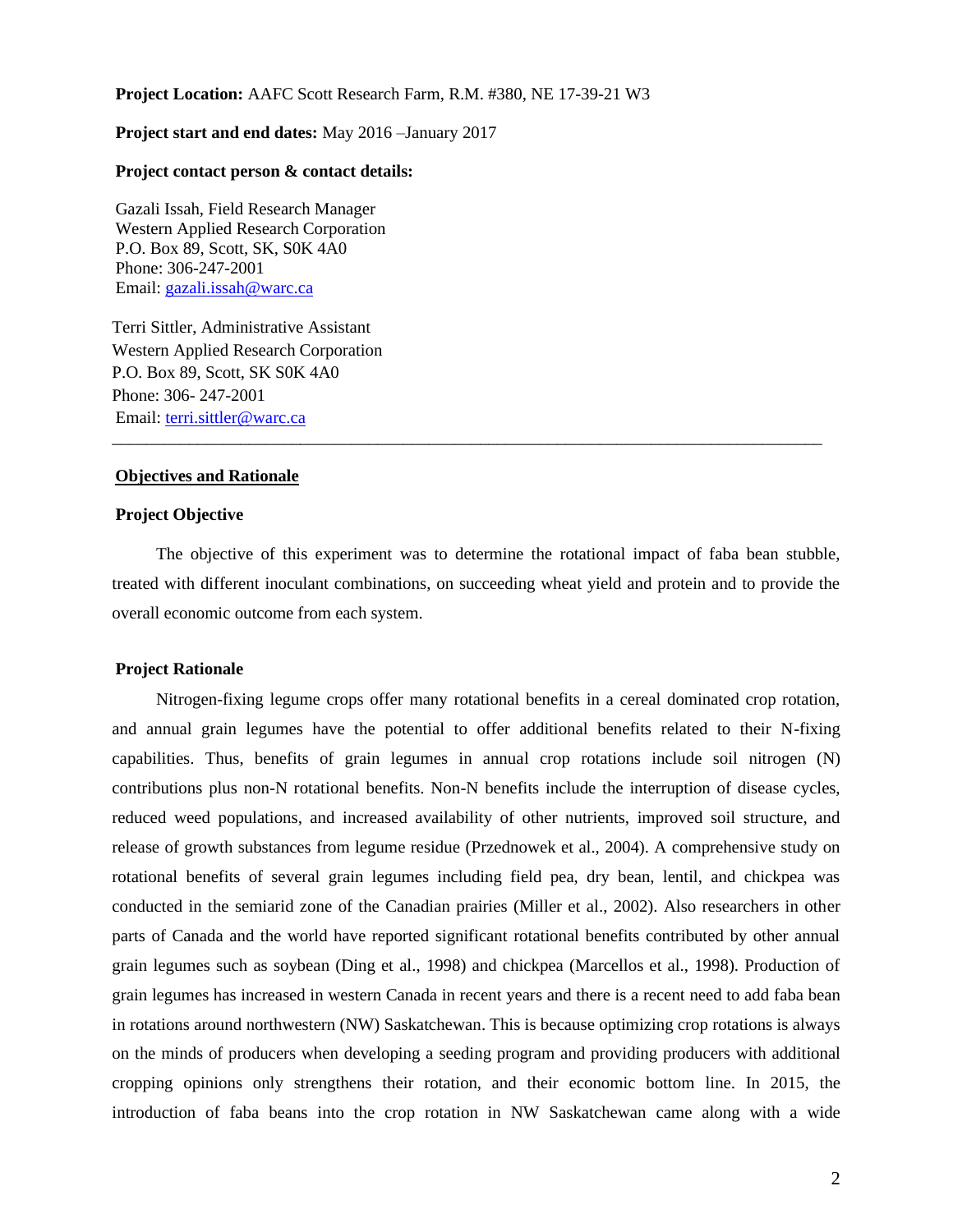recommendation of inoculant types, inoculant rates, and various combinations of each to optimize faba bean yield. However, the residual N benefits of faba bean stubble, and these various inoculant combinations, on a succeeding wheat crop have not been established. Therefore, it is important to determine the effect of faba bean on wheat production, if this crop is to become a viable candidate in crop rotations. The intent of the study was to determine the effects of different inoculant combinations and formulations on yield and yield components of succeeding wheat crop and to determine the most economical for producers. Information on the best formulation and rates under NW Saskatchewan condition is necessary to develop a more economical option (s) for producers when including faba bean in their rotations.

## **Methodology and Results**

## **Methodology**

This demonstration was conducted at the AAFC Scott Research Farm in spring 2016. A randomized complete block design with four replications was used; adopting 2015 plots seeded to two faba bean varieties with varying amounts of inoculant (Nodulator peat and TagTeam granular). In 2016, wheat was seeded into the faba bean stubble to determine the effects of faba bean and different inoculant combinations on wheat yield and protein. There were 16 treatments (two faba bean verities and eight inoculant options) (Table 1). Fertilizer was applied to the target 60 bu/ac wheat crop at seeding (see Appendix A for complete agronomic details). Pesticides were also applied as and when they were required. Soil analysis was done prior to seeding to get nutrient application recommendation. Following visible rows, spring plant densities were assessed for both crops to determine if either variety or inoculant combinations had any effects on plant density. This was assessed by counting two 1 m rows in the front and back of the plot for a total of four rows per plot. The average of the four rows was converted to plants  $m<sup>2</sup>$  based on 10 inch row spacing. All crops were straight-combined using a wintersteiger plot combine after desiccation with a registered product at the recommended rate. The grain was cleaned and corrected to 14.5 % moisture content; this was used to determine whether different inoculant formulations and rates provided an economic benefit to producers.

| <b>Treatment</b> | Faba bean variety | <b>Inoculant formulation and rate</b>                                    |
|------------------|-------------------|--------------------------------------------------------------------------|
|                  | Snowdrop          | Un-inoculated check                                                      |
| $\mathbf{2}$     | Snowdrop          | Nodulator peat for faba bean                                             |
| 3                | Snowdrop          | 0.5x rate TagTeam Granular for faba bean                                 |
| 4                | Snowdrop          | 1x rate TagTeam Granular for faba bean                                   |
| 5                | Snowdrop          | 2x rate TagTeam Granular for faba bean                                   |
| 6                | Snowdrop          | Nodulator peat for faba bean $+0.5x$ rate TagTeam Granular for faba bean |

**Table 1:** Demonstration treatment list for 2016 growing season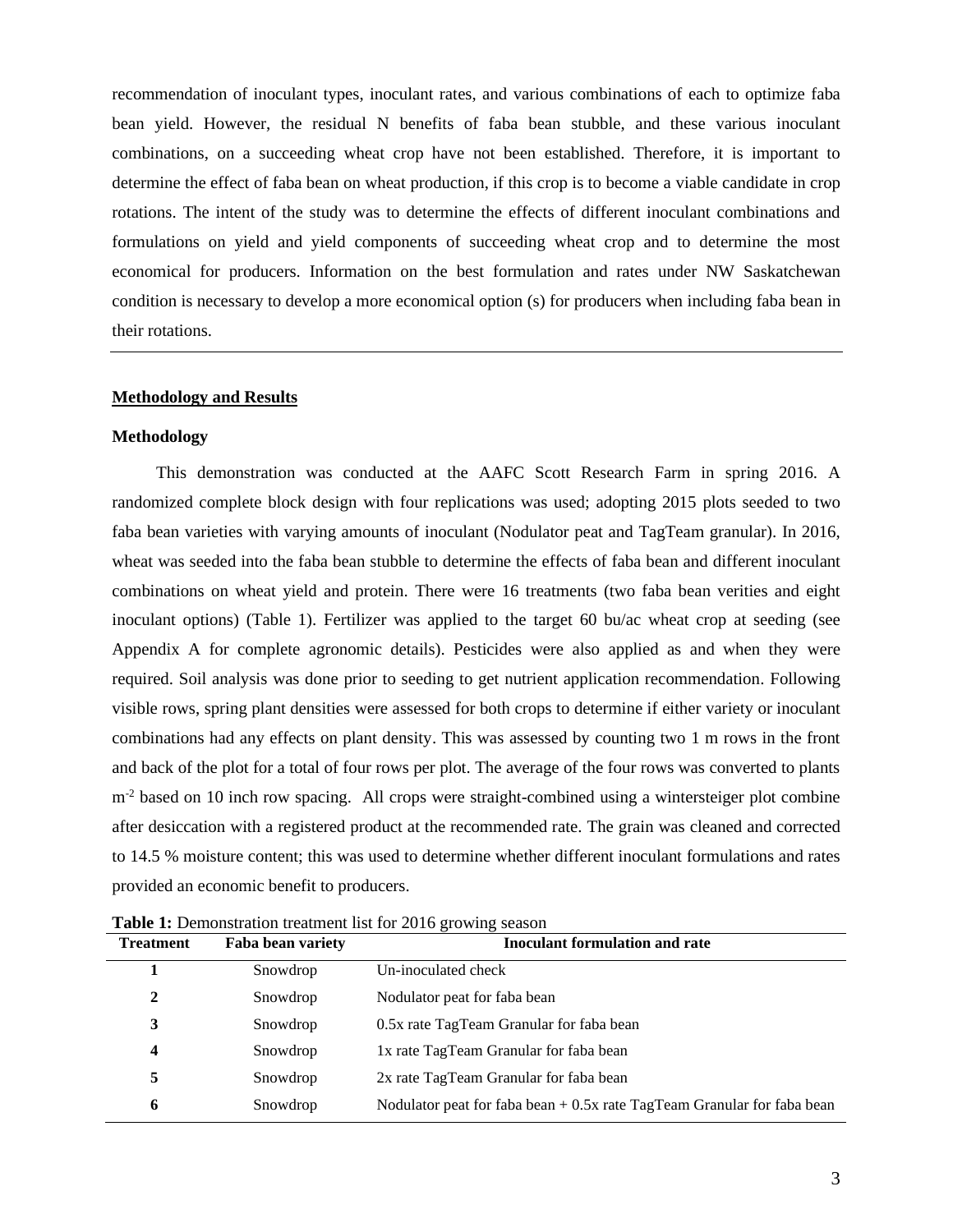| 7  | Snowdrop     | Nodulator peat for faba bean $+1x$ rate TagTeam Granular for faba bean   |
|----|--------------|--------------------------------------------------------------------------|
| 8  | Snowdrop     | Nodulator peat for faba bean $+2x$ rate TagTeam Granular for faba bean   |
| 9  | FB9-4        | Un-inoculated check                                                      |
| 10 | FB9-4        | Nodulator peat for faba bean                                             |
| 11 | FB9-4        | 0.5x rate TagTeam Granular for faba bean                                 |
| 12 | FB9-4        | 1x rate TagTeam Granular for faba bean                                   |
| 13 | FB9-4        | 2x rate TagTeam Granular for faba bean                                   |
| 14 | FB9-4        | Nodulator peat for faba bean $+0.5x$ rate TagTeam Granular for faba bean |
| 15 | FB9-4        | Nodulator peat for faba bean $+1x$ rate TagTeam Granular for faba bean   |
| 16 | <b>FB9-4</b> | Nodulator peat for faba bean $+2x$ rate TagTeam Granular for faba bean   |
|    |              |                                                                          |

## **Statistical Analysis**

An analysis of variance (ANOVA) was conducted on plants emergence, plant vigour, plant height, grain yield and grain quality (% protein, thousand kernel weights and bushel weight) using the Mixed Procedure in SAS 9.4. Faba bean variety and inoculant formulations and rates were considered fixed effect factors and replication was considered a random effect factor. The assumptions of ANOVA (equal variance and normally distributed) were tested using a Levene's test, and Shapiro-Wilks. The data was normally distributed; therefore, no data transformation was necessary. Treatment means were separated using Tukey's Honestly Significant Difference (HSD) and considered significant at P < 0.05. Economic analysis was also done to determine whether different inoculant formulations and rates provided an economic benefit to producers. Weather data was estimated from the nearest Environment Canada weather station (Table 2).

## **Results**

#### *Growing season weather conditions*

In Scott, the 2015 growing season started very dry with only 4.1 mm and 19.4 mm accumulated precipitation during the month of May and June, respectively. In contrast, August received approximately 39 % more moisture compared to the long-term average. The mean monthly temperatures were comparable to the long-term values (Table 2). Also, the 2016 growing season started out very dry in April with only 1.9 mm of precipitation. However, May, July, and August were far above the long-term average, with 40 %, 21 %, and 50 % increase, respectively. Overall, when looking at the accumulated amount of precipitation in 2016 from April to October, there was 38.5 mm more than the long-term total. Throughout the growing season the temperature was very similar to the long-term average. Growing degree days were higher than the long-term average for the months of April – July, and lower for the remaining months (Table 2).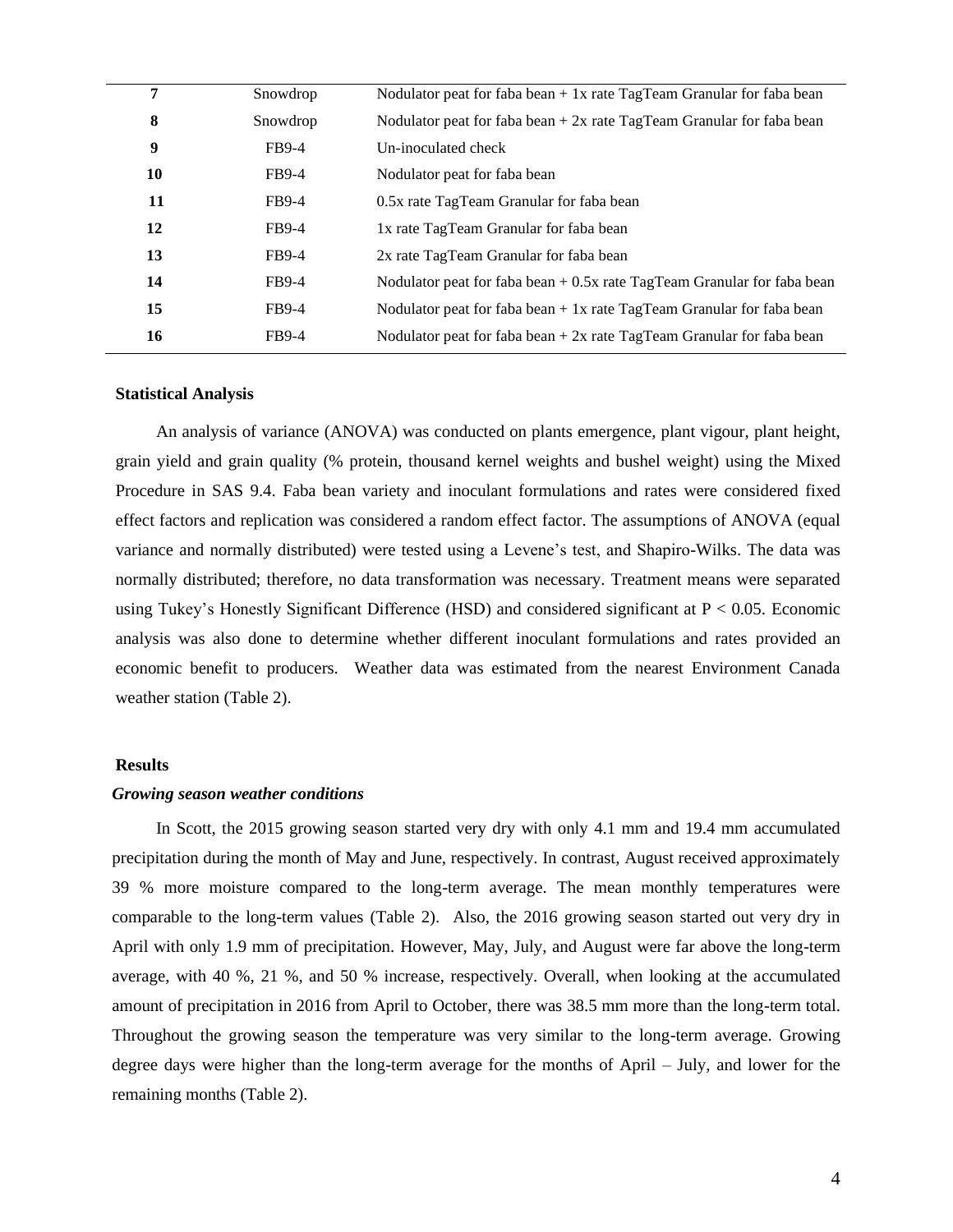|                                                          |       |       |       |                                      |               |       |      | Average |
|----------------------------------------------------------|-------|-------|-------|--------------------------------------|---------------|-------|------|---------|
| Year                                                     | April | May   | June  | July                                 | <b>August</b> | Sept. | Oct. | /Total  |
|                                                          |       |       |       | -Temperature ( $\rm{^{\circ}C}$ )--- |               |       |      |         |
| 2015                                                     |       | 9.3   | 16.1  | 18.1                                 | 16.8          | 10.9  |      | 14.24   |
| 2016                                                     | 5.9   | 12.4  | 15.8  | 17.8                                 | 16.2          | 10.9  | 1.6  | 11.5    |
| $Long-termz$                                             | 3.8   | 10.8  | 14.8  | 17.3                                 | 16.3          | 11.2  | 3.4  | 11.1    |
| - <i>Precipitation</i> (mm)----------------------------- |       |       |       |                                      |               |       |      |         |
| 2015                                                     |       | 4.1   | 19.4  | 46.4                                 | 74.5          | 49.6  |      | 194.0   |
| 2016                                                     | 1.9   | 64.8  | 20.8  | 88.1                                 | 98.2          | 22.2  | 33.1 | 329.1   |
| $Long-termz$                                             | 24.4  | 38.9  | 69.7  | 69.4                                 | 48.7          | 26.5  | 13.0 | 290.6   |
| -Growing Degree Days--                                   |       |       |       |                                      |               |       |      |         |
| 2015                                                     |       | 140.3 | 332.0 | 405.1                                | 365.8         | 179.8 |      | 1423.0  |
| 2016                                                     | 58.9  | 224.9 | 303.0 | 398.7                                | 343.8         | 176.2 | 12.5 | 1518.0  |
| $Long-termz$                                             | 44.0  | 170.6 | 294.5 | 380.7                                | 350.3         | 192.3 | 42.5 | 1474.9  |

**Table 2.** Mean monthly temperature, precipitation and accumulated growing degree days from April to October for the 2015 and 2016 growing seasons at Scott, SK

 $\text{ZLong-term average}$  (1985-2014)

**Table 3:** The effects of faba bean variety, inoculant combinations and their interactions on measured response variables in wheat in the 2016 growing season at Scott, SK.

| <b>Effects</b>           | <b>Plant</b><br>density<br>(plants/m <sup>2</sup> ) | Vigor<br>$(1-5 \text{ scale})$ | Height<br>(cm) | Yield<br>(bu/ac) | <b>TKW</b><br>(g/1000s)                 | <b>Bushel weight</b><br>(kg/hL) | <b>Protein</b><br>$(\%)$ |
|--------------------------|-----------------------------------------------------|--------------------------------|----------------|------------------|-----------------------------------------|---------------------------------|--------------------------|
|                          |                                                     |                                |                |                  | -P-values------------------------------ |                                 |                          |
| Variety (VAR)            | 0.8961                                              | 0.5828                         | 0.6198         | 0.7351           | 0.3246                                  | 0.0022                          | 1.000                    |
| <b>Inoculants (INOC)</b> | 0.0692                                              | 0.8432                         | 0.5851         | 0.9473           | 0.6567                                  | 0.2129                          | 0.4816                   |
| VAR x INOC               | 0.6583                                              | 0.5673                         | 0.4607         | 0.7719           | 0.7338                                  | 0.8946                          | 0.6579                   |

#### *Effects of variety, inoculants and their interaction on measured response variables*

Analysis of variance showed that both variety and inoculants and their interaction had no significant effects on plant density, plant vigor, plant height, grain yield, thousand kernel weight and % protein (Table 3). However, there is a significant effect of variety on bushel weight (Table 3), with FB9-4 recording significantly higher bushel weight than the snowdrop variety, 78.2 kg/hL and 77.9 kg/hL, respectively.

The trend in wheat yield was that, yields on snowdrop stubble that received the recommended rate of granular inoculant were higher yield relative to the control followed by those with half rate of granular combined with recommended rate of peat inoculant (Figure 1). However, on the FB9-4 stubble, the trend was that, wheat yield on stubble that received half rate of granular had the highest yield, followed by the those with recommended rate of granular and then the those with recommended peat rate (Figure 1). The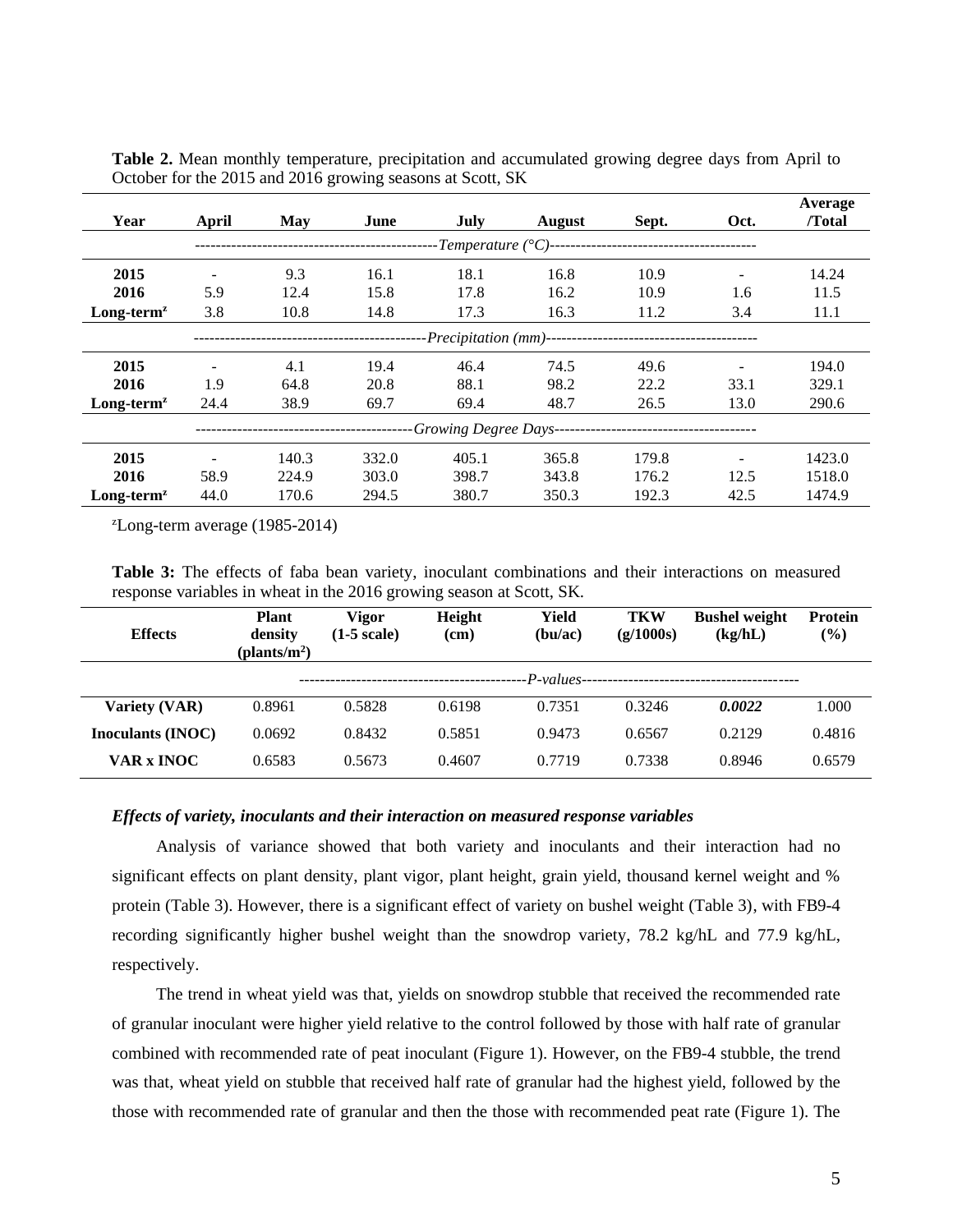general trend in wheat yield on both stubbles was that, yields on stubble with granular inoculant components were consistently higher, more consistent on snowdrop than on FB9-4 stubble (Figure 1). The consistent performance of granular inoculant over the peat-based inoculant may be due to the superiority of the granular relative to competing formulations. Studies have found the proven effects of granular inoculant over seed-applied inoculant (Clayton et al., 2004; Kyei-Boahen et al., 2002). In particular, Gan et al. (2005) reported that granular inoculants increased lentil seed yield by 19 % over seed-applied inoculants. The study concluded that, granular inoculants applied to the soil allowed *Rhizobium* to become more uniformly distributed in the rooting zone and allow for greater root-*Rhizobium* contact. This allows for greater inoculation which promotes better nodule formation and consequentially results in greater yields and seed mass (Gan et al., 2005).

Despite the non-significant effects of the faba bean varieties and inoculant combinations on the wheat yield, faba bean can still offer rotational benefits, however slight, for the subsequent cereal even if is not used as a green manure but as a grain crop (McEwen et al., 1990; Dyke and Prew, 1983; Jensen et al., 2010; Thomas et al., 2010). In this study, there seem to be no advantage of inoculant combinations on yield of succeeding wheat. This may due to the fact, the different formulations did not help the faba bean much as it might have relied on resident *Rhizobium leguminosarum* in the soil, and therefore there was no advantage of one formulation over the other. The other reason may be due low residual N of faba bean. A study reported residual N under faba bean to be recalcitrant, with only  $\lt$  20% taken up by the following crop; it however, can reduce N fertilization of a cereal by up to 30-50 kg N ha<sup>-1</sup> without yield loss, compared to a cereal-cereal rotation (Prew and Dyke, 1979; Köpke and Nemececk, 2010).



**Figure 1:** Effects of faba bean variety and inoculant combinations on yield (bu/ac) of succeeding wheat in 2016 growing season at Scott, SK.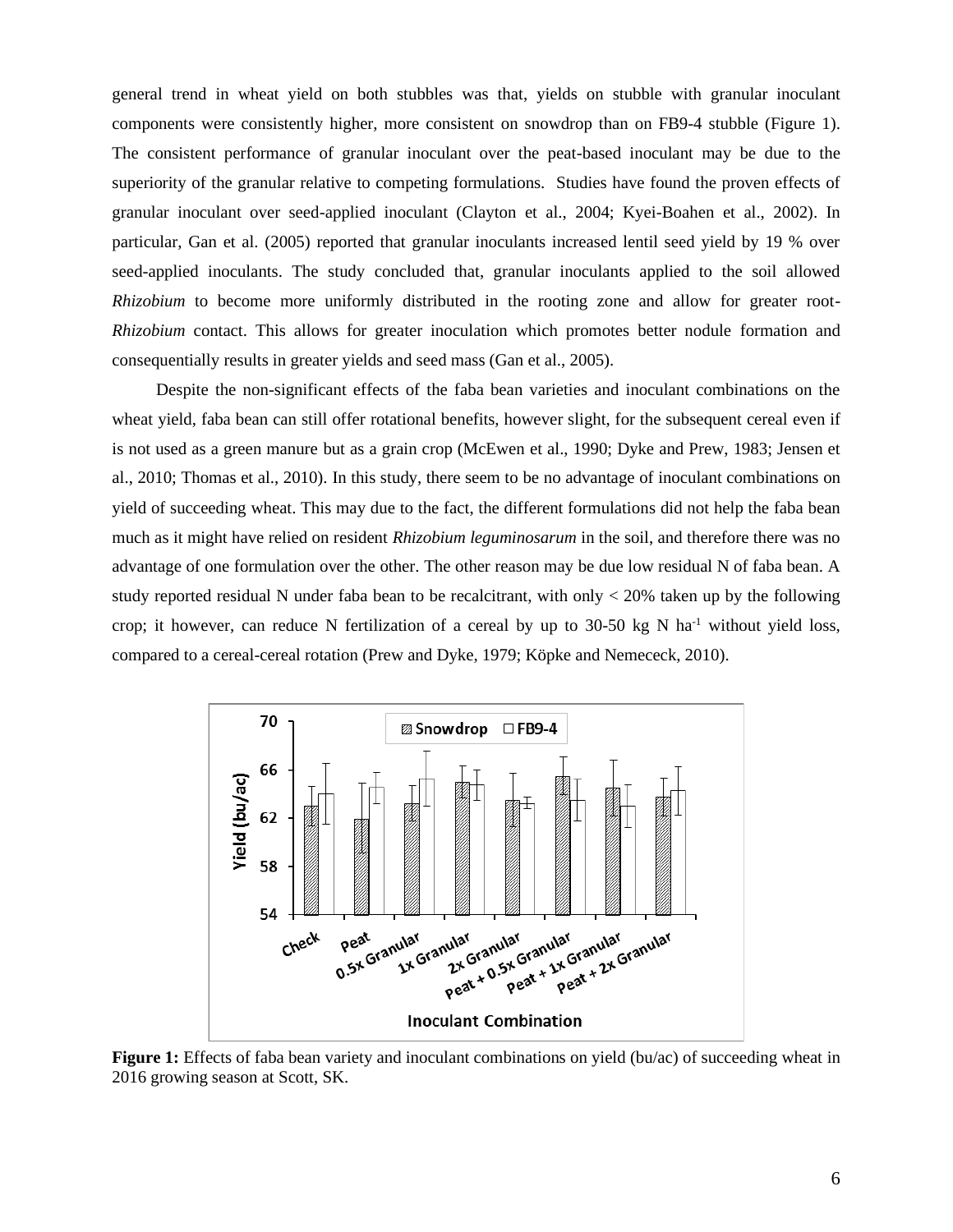

**Figure 2:** Economic comparison (\$/ac) (*inoculant treatments vs. check*) of faba bean variety and inoculant combinations in succeeding wheat in 2016 growing season at Scott, SK.

#### *Interactive effects of variety and inoculants on Net Economic Return (\$/ac)*

The net return of wheat on the stubble of both varieties was calculated as a difference between individual treatments and the check (no inoculants) (Figure 2). The only net gain (\$ 2/acre) was in snowdrop with half rate of granular combined with recommended rate of peat inoculant as well as a breakeven (\$0/acre) in FB9-4 with half rate of granular inoculant (Figure 2). The loss was higher when wheat was grown on FB9-4 stubble relative to the snowdrop, especially when peat inoculant was part of the inoculant combination. This may be because the peat was applied based on weight and the FB9-4 variety was heavier per plot relative to snowdrop but they yielded about same.

With fertilizer prices fluctuating and generally increasing in recent years, there is an economic benefit from the production of N fixing crops. Pulse production also reduces the amount of N fertilizer needed in subsequent crops. Also, with canola and wheat grown on millions of hectares every year and receiving millions of dollars in fertilizer applications, a reduction in the amount of fertilizer applied following a pulse crop would reduce the input costs for each of these crops.

## **Conclusions and Recommendations**

Nitrogen is recycled primarily through the decomposition of crop residues that are returned to the soil but a considerable amount of N is also available to succeeding crops through below-ground residual N. Also, apart from their N benefits, pulses can also mobilize and access P already present in the soil. Legume roots can also acidify root zone and solubilize calcium phosphates common in prairie soils, this explains why pulses/legumes are sometimes not highly responsive to P fertilization. The non-N benefits may also include the interruption of disease cycles, reduced weed populations, and increased availability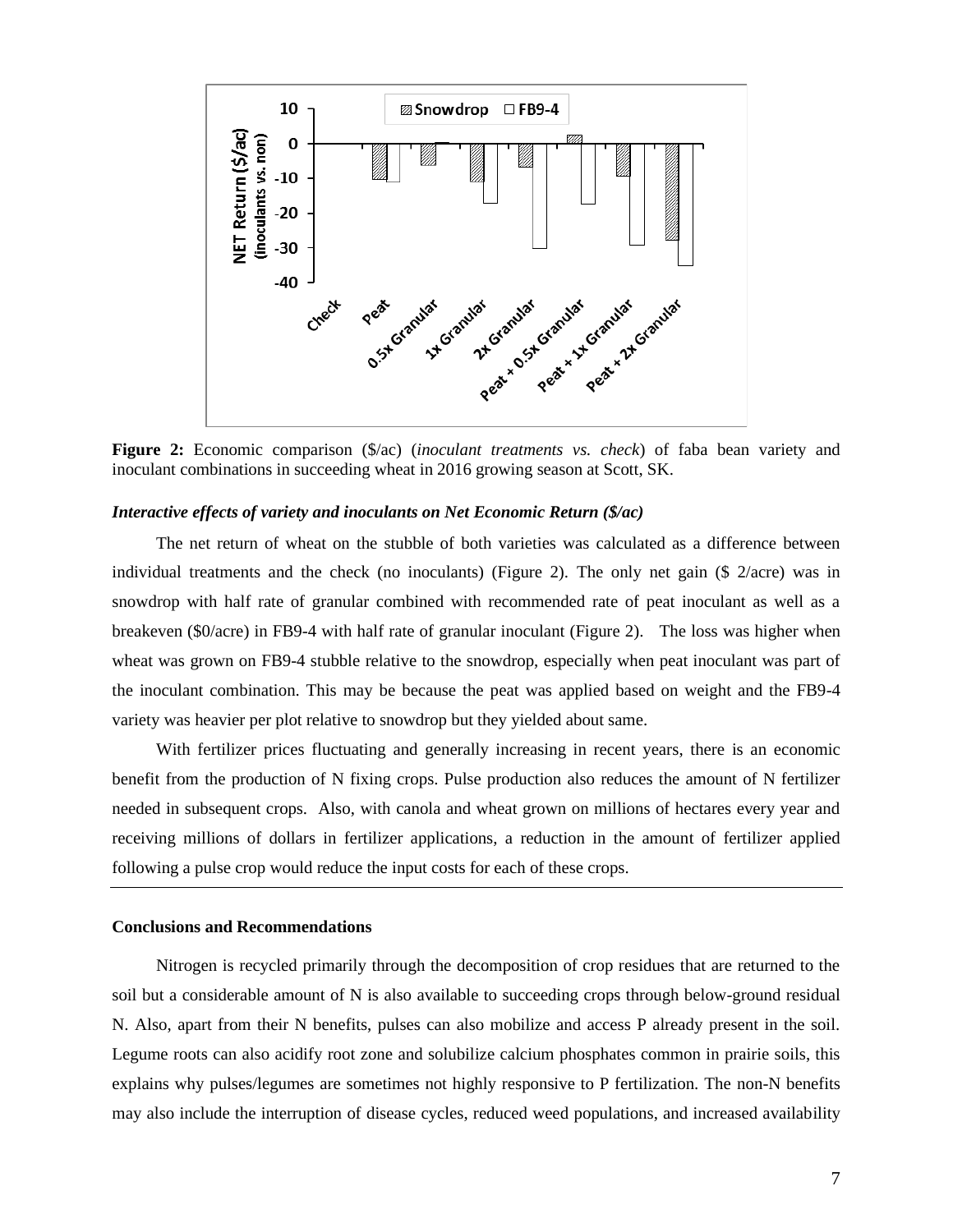of other nutrients, improved soil structure, and release of growth substances from legume residue. Results from this study showed a consistent better performance of wheat on faba bean stubble in plots that received granular inoculant relative to peat-based inoculant. Economically, there was no advantage in double-inoculating faba bean or using a different inoculant formulation over the granular or even higher rates of granular inoculants. At best, farmers can stick to the recommended rate of granular. Finally, yields from the 2015 faba bean was typical of the target yield for faba bean, so faba bean still remains a viable option for inclusion into existing crop rotations around northwestern Saskatchewan. This study is worth repeating, especially after wet years, as the year the faba bean (2015) was grown was dry.

## **Supporting Information**

#### **Acknowledgements**

We would like to thank the Ministry of Agriculture for funding this project through the ADOPT program. We would like to acknowledge Herb Schell and our summer staff for their technical assistance with project development and implementation. This report will be distributed through WARC's website and included in WARC's annual report.

## **Appendices**

#### **Appendix A –** Agronomic information for the demonstration in the 2016 growing season

#### **Abstract**

# **Abstract/Summary**

Diverse crop rotations are an important part of sustainable agricultural systems. The inclusion of N-fixing legume crops offer many rotational benefits in a cereal dominated crop rotation, and annual grain legumes have the potential to offer additional benefits related to their N-fixing capabilities. Thus, benefits of grain legumes/pulses in annual crop rotations include soil nitrogen (N) contributions plus non-N rotational benefits. Despite these benefits, the contribution of legumes/pulses in terms of N depends on how effectively they fix N and different inoculant combinations dictates this fixation capability. The intent of the study was to determine the effects of different inoculant combinations and formulations on yield and yield components of succeeding wheat crop and to determine the most economical for producers. The demonstration was conducted at the AAFC Scott Research Farm in spring 2016 using 2015 faba bean stubble. All plots were seeded to wheat in randomized complete block design with four replications. Results from this study showed a consistent better performance of wheat on faba bean stubble in plots that received granular inoculants relative to peat-based inoculants. Economically, there was no advantage in double-inoculating faba bean or using a different inoculant formulation over the granular or even higher rates of granular inoculants. At best, farmers can stick to the recommended rate of granular.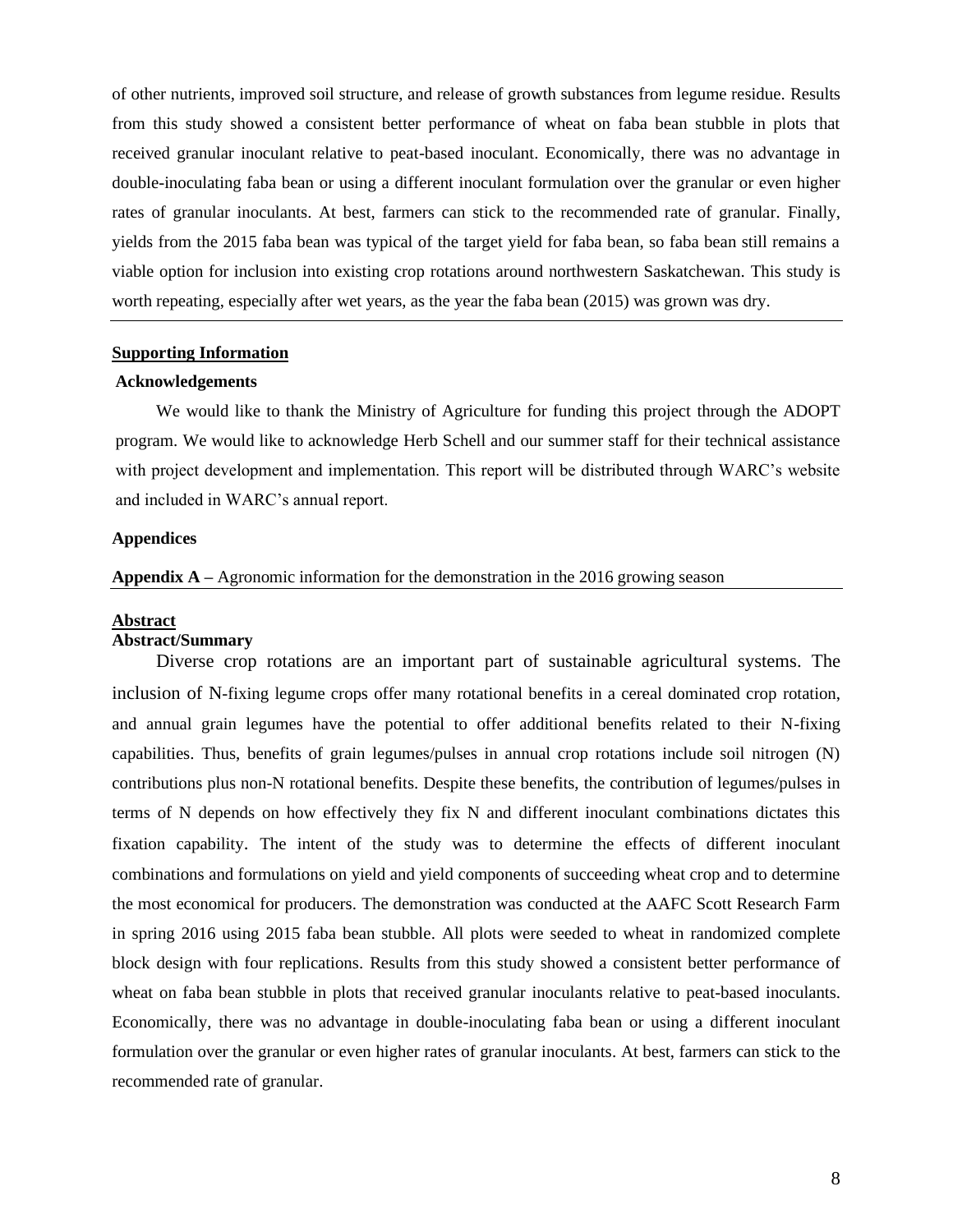# **Appendix A Agronomic information for 2016 demonstration**

**Table A.1.** Selected agronomic information for the 'Residual effects of faba bean and faba bean inoculants on yield and protein of succeeding wheat crop' trial at Scott, SK.

| <b>Seeding Information</b>                                 | 2016                                                               |
|------------------------------------------------------------|--------------------------------------------------------------------|
| <b>Seeder</b>                                              | R-Tech Drill, 10 inch row spacing, knife openers                   |
| <b>Seeding Date</b>                                        | May 18, 2016                                                       |
| Cultivar                                                   | Wheat- CDC Shaw                                                    |
| <b>Seeding Rate</b>                                        | $250$ seeds/m <sup>2</sup>                                         |
| <b>Stubble Type</b>                                        | Faba bean                                                          |
| <b>Fertilizer applied</b>                                  | Blend of 12-20-10-13 @ 80 lbs/ac and 20 lbs/ac 11-52-0 seed-placed |
| <b>Plot Maintenance Information</b><br>Pre-plant herbicide | Glyphosate @ $1.5L/ac + Bromoxynil$ @ 0.48L/ac (May 1, 2016)       |
| In-crop herbicide                                          | Curtail M @ $0.81L/ac$ + Florasulam @ 40mL/ac (June 9, 2016)       |
| Fungicide                                                  | Priaxor @ 120 mL/ac (July 5, 2016)                                 |
| Insecticide                                                | N/A                                                                |
| <b>Desiccation</b>                                         | Glyphosate @ 720 gai/ac (August 24, 2016)                          |
| <b>Data Collection</b><br><b>Emergence Counts</b>          | May 26, 2016                                                       |
| <b>Harvest Date</b>                                        | September 6, 2016                                                  |